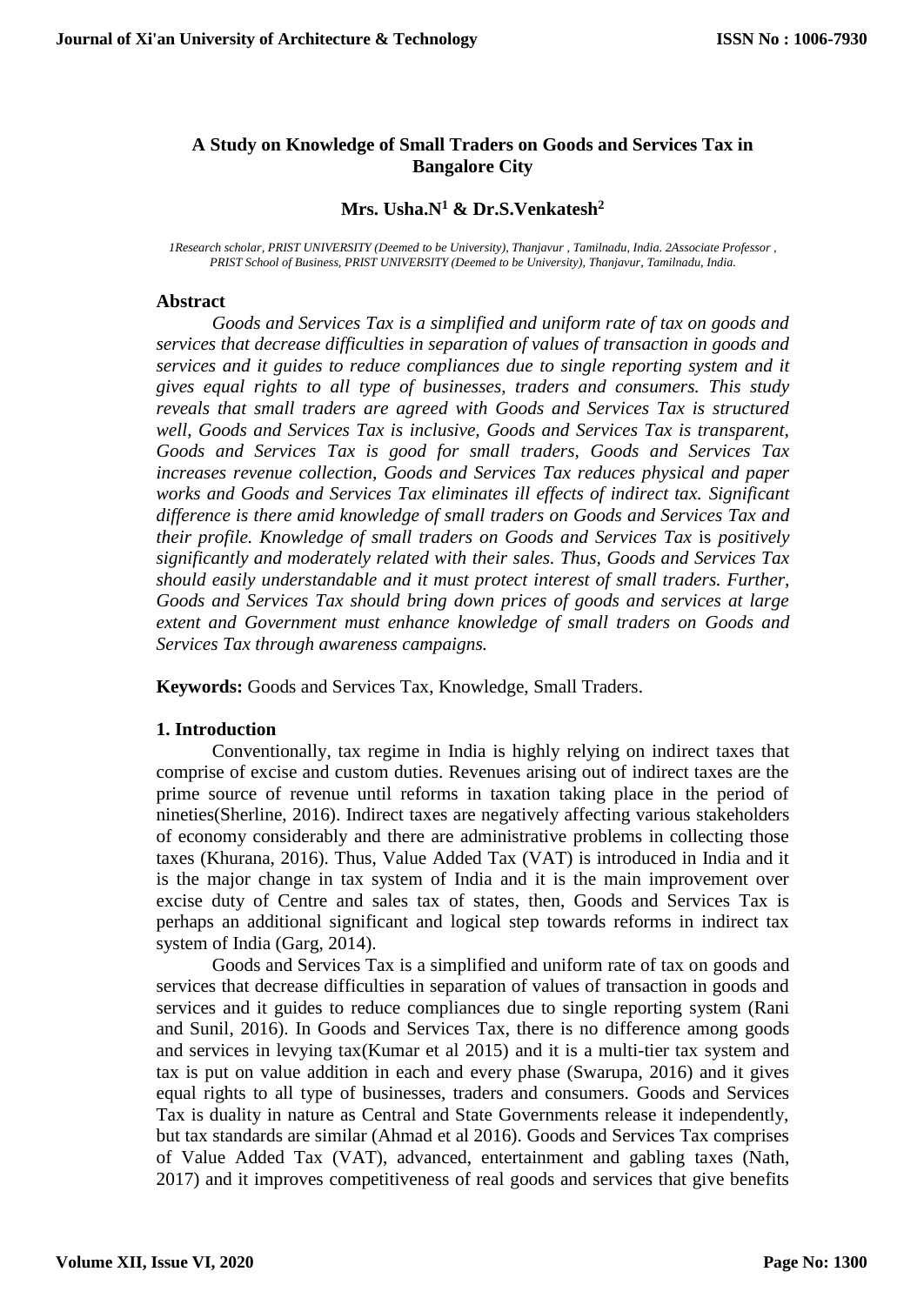to Government, traders and ultimate consumers. With this background, it is necessary to study knowledge of small traders on goods and services tax.

#### **2. Review of Related Literature**

Saira et al (2010) found that respondents were having contradictory awareness on Goods and Services Tax because of poor knowledge on it and they did not interest on execution of Goods and Services Tax and they thought that it affected prices of goods and services.

Vasanthagopal (2011) concluded that Indian tax system had shifted to Goods and Services Tax from complex system of indirect taxes and it had positive impact on business and economy and it reduced ill effects of earlier tax system in India.

Deol (2012) revealed that implementation of Goods and Services Tax had improved tax collection, reduced cost of tax on products and their prices and improved exports and it provided many benefits to traders and consumers.

Wong (2013) indicted that implementation of Goods and Services Tax had increased sales of small and medium enterprises and it reduced price of products and improved tax payments from them.

Kumar (2014) showed that Goods and Services Tax eliminated complexity of indirect tax system and created a common national level market and it had positive effect on development of business and economy of nation.

Prasad and Mehta (2015) found that Goods and Services Tax simplified tax system and removed all the hurdles of multi-level tax payments and it improved performance of business activities of small manufactures and traders.

Munde and Chavan (2016) concluded that Goods and Services Tax increased productivity and it was beneficial to manufactures, traders and consumers and it avoided multiple tax structure and evasion of tax of traders and it improved growth of economy and rationalized prices of goods and services.

Lourdunathan and Xavier (2017) revealed that Goods and Services Tax gave relief to manufactures by cutting of multiple taxes and it increased tax collection and it had positive effect on various sectors of economy.

Rekha and Karan (2018) indicated that Goods and Services Tax had positive impact on business organizations, traders and consumers and it improved economy and reduced price of many goods and services.

Nath (2019) showed that Goods and Services Tax reduced disparity in prices of goods services and reduced harmful impact of indirect taxes. Goods and Services Tax had improved tax system and it was beneficial to business organizations, traders and consumers.

#### **3. Objectives of the Study**

- 1. To examine knowledge of small traders on Goods and Services Tax.
- 2. To inspect difference amid knowledge of small traders on Goods and Services Tax and their profile.
- 3. To analyze relation amid knowledge of small traders on Goods and Services Tax and their sales.

## **4. Hypotheses of the Study**

1. There is no significant difference amid knowledge of small traders on Goods and Services Tax and their profile.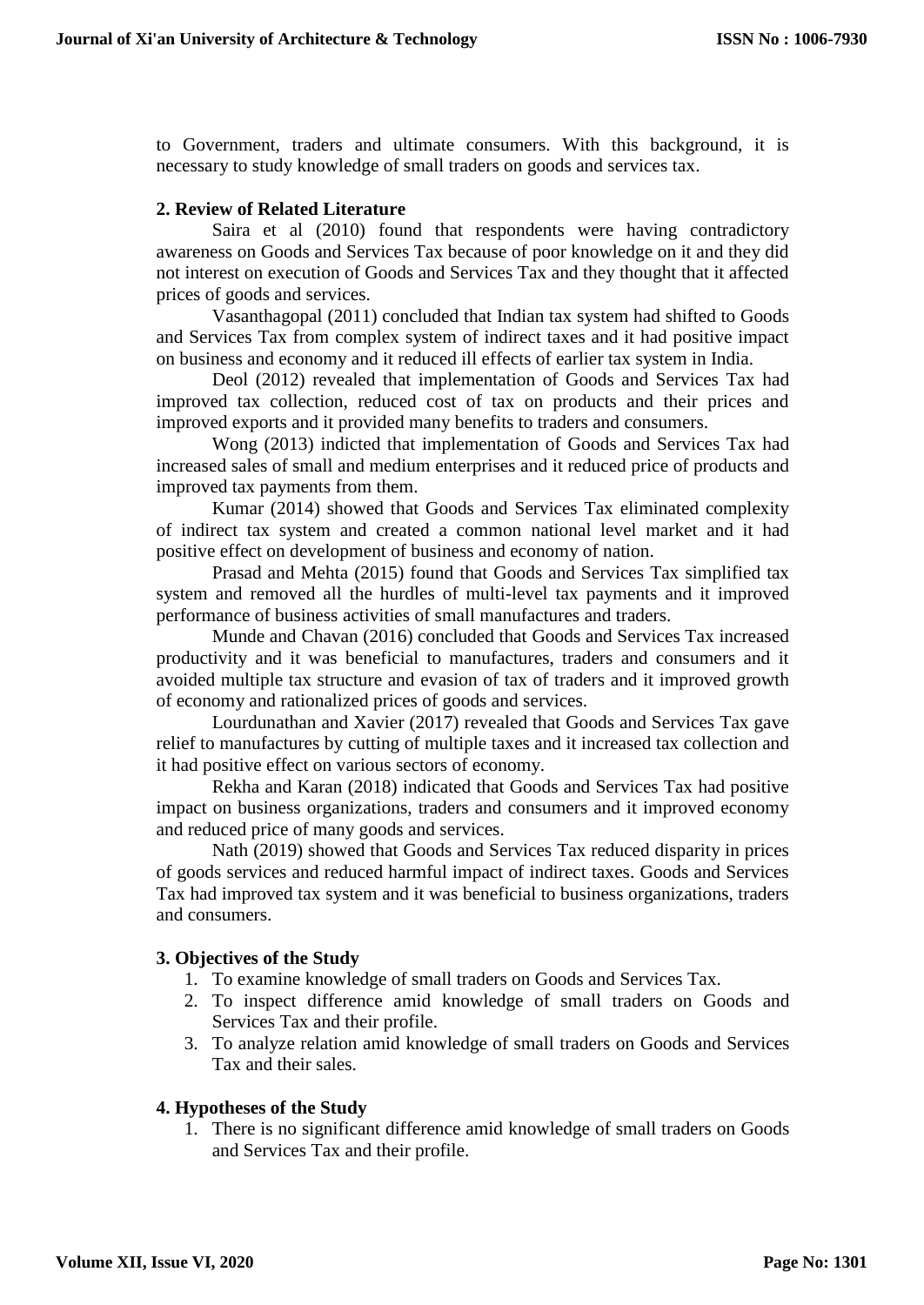2. There is no significant relation amid knowledge of small traders on Goods and Services Tax and their sales.

## **5. Methodology**

The present study is carried out in Bangalore city. Small traders are selected randomly and data are gathered from 240 small traders through questionnaire. Profile of small traders is studied by using percentages and knowledge of small traders on Goods and Services Tax is examined through mean and standard deviation. Difference amid knowledge of small traders on Goods and Services Tax and their profile is inspected by employing ANOVA and t-tests. Relation amid knowledge of small traders on Goods and Services Tax and their sales is analyzed by applying simple correlation analysis.

## **6. Results**

# **6.1 Profile of Small Traders**

The profile of small traders is shown in Table-1. Higher than three fifth of small traders is in sole proprietorship(62.50 per cent) and more than one third of small traders is in investment group of  $Rs.3,00,001 - Rs.4,00,000(34.58$  per cent). Furthermore, larger than two fifth of small trader is operating in own establishment  $(44.58$  per cent and higher than two fifth of small traders employ  $3 - 5$  persons (45.83 per cent) and nearly two fifth of small traders attain annual turnover of  $Rs.5,00,001 - Rs.10,00,000(36.25)$  per cent).

| <b>Profile</b>                | <b>Number</b> | Percentage |
|-------------------------------|---------------|------------|
| <b>Kind of Ownership</b>      |               |            |
| Sole Proprietorship           | 150           | 62.50      |
| Partnership                   | 90            | 37.50      |
| <b>Investment</b>             |               |            |
| Less than $Rs.2,00,000$       | 54            | 22.50      |
| $Rs.2,00,001 - Rs.3,00,000$   | 65            | 27.08      |
| $Rs.3,00,001 - Rs.4,00,000$   | 83            | 34.58      |
| More than Rs.4,00,000         | 38            | 15.84      |
| <b>Establishment</b>          |               |            |
| Own                           | 107           | 44.58      |
| Leased                        | 92            | 38.33      |
| Rented                        | 41            | 17.09      |
| <b>Employment</b>             |               |            |
| Less than 3                   | 78            | 32.50      |
| $3 - 5$                       | 110           | 45.83      |
| More than 5                   | 52            | 21.67      |
| <b>Annual Turnover</b>        |               |            |
| Below Rs.5,00,000             | 61            | 25.42      |
| $Rs.5,00,001 - Rs.10,00,000$  | 87            | 36.25      |
| $Rs.10,00,001 - Rs.15,00,000$ | 63            | 26.25      |
| Above Rs.15,00,000            | 29            | 12.08      |

Table 1.*Profile of* Small Traders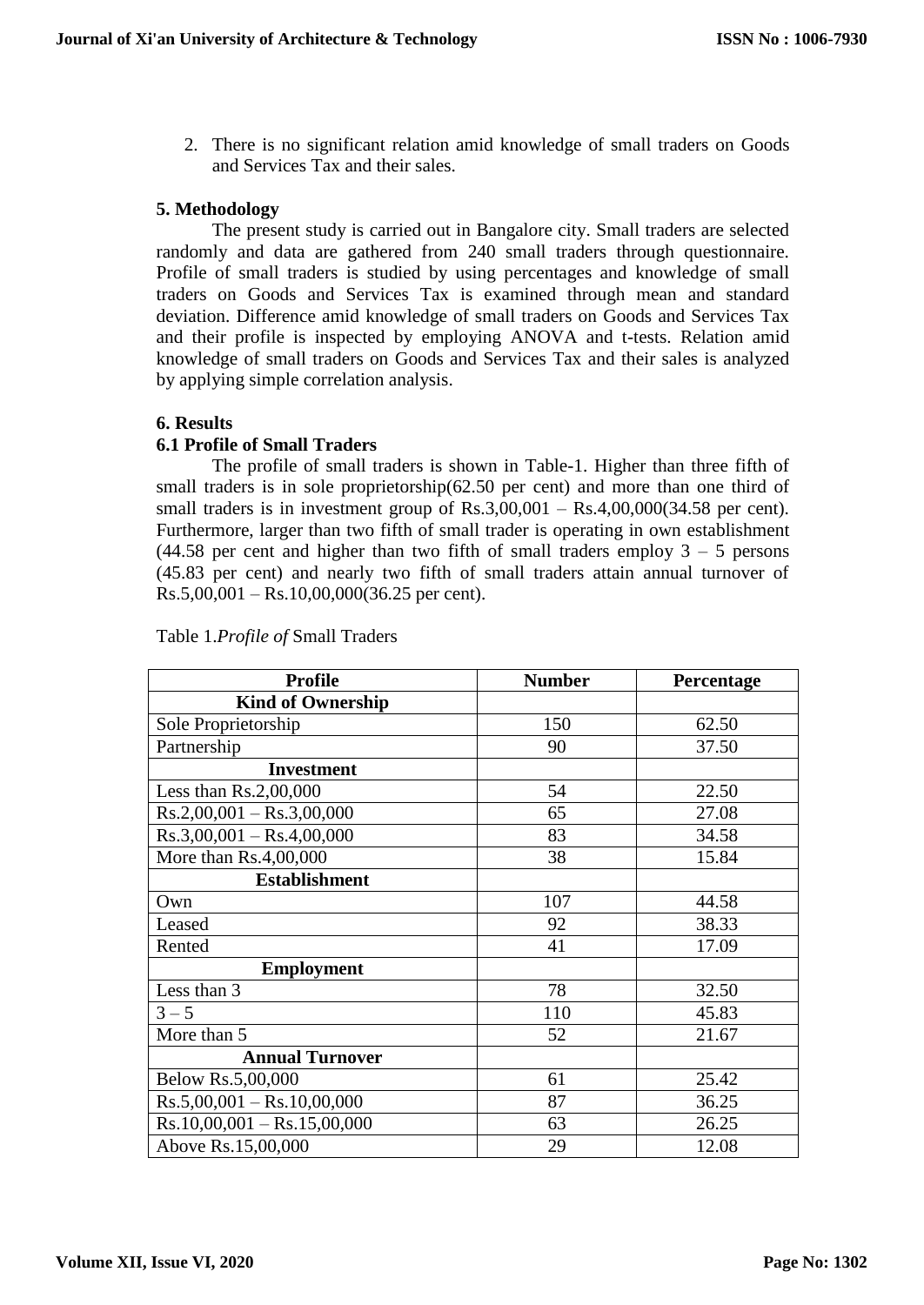## **6.2. Knowledge of small traders on goods and services tax**

The knowledge of small traders on Goods and Services Tax is shown in Table-2.

| Knowledge                                                                          | Mean | <b>Standard</b><br><b>Deviation</b> |
|------------------------------------------------------------------------------------|------|-------------------------------------|
| Goods and Services Tax is structured well                                          | 3.89 | 0.83                                |
| Goods and Services Tax is inclusive                                                | 3.84 | 0.90                                |
| Goods and Services Tax is transparent                                              | 3.87 | 0.86                                |
| Goods and Services Tax is easily understandable                                    | 3.35 | 1.13                                |
| Goods and Services Tax is good for small traders                                   | 3.80 | 0.95                                |
| Goods and Services Tax protects interest of small<br>traders                       | 3.38 | 1.09                                |
| Goods and Services Tax increases revenue collection                                | 3.78 | 0.98                                |
| Goods and Services Tax reduces physical and paper<br>works                         | 3.82 | 0.92                                |
| Goods and Services Tax brings down prices of<br>goods and services at large extent | 3.40 | 1.06                                |
| Goods and Services Tax eliminates ill effects of<br>indirect tax                   | 3.75 | 1.02                                |

Table2.*Knowledge of Small Traders on Goods and Services Tax*

The small traders are agreed with Goods and Services Tax is structured well, Goods and Services Tax is inclusive, Goods and Services Tax is transparent, Goods and Services Tax is good for small traders, Goods and Services Tax increases revenue collection, Goods and Services Tax reduces physical and paper works and Goods and Services Tax eliminates ill effects of indirect tax, while, they are neutral with Goods and Services Tax is easily understandable, Goods and Services Tax protects interest of small traders and Goods and Services Tax brings down prices of goods and services at large extent.

# **6.3. Knowledge of small traders on goods and services tax and their profile**

The relationship amid knowledge of small traders on Goods and Services Tax and their profile is shown below.

# **6.3.1. Knowledge of Small Traders on Goods and Services Tax and Kind of Ownership**

The relationship amid knowledge of small traders on Goods and Services Tax and kind of ownership is shown in Table-3.

Table3. *Knowledge of Small Traders on Goods and Services Tax and Kind of Ownership*

| <b>Kind of Ownership</b> |      | <b>Mean</b> | <b>Standard</b><br><b>Deviation</b> |            | t-Value Significance |
|--------------------------|------|-------------|-------------------------------------|------------|----------------------|
| Sole Proprietorship      | l 50 | 36.60       | 5.19                                | $4.030***$ | .000                 |
| Partnership              | 90   | 40.33       | 4.67                                |            |                      |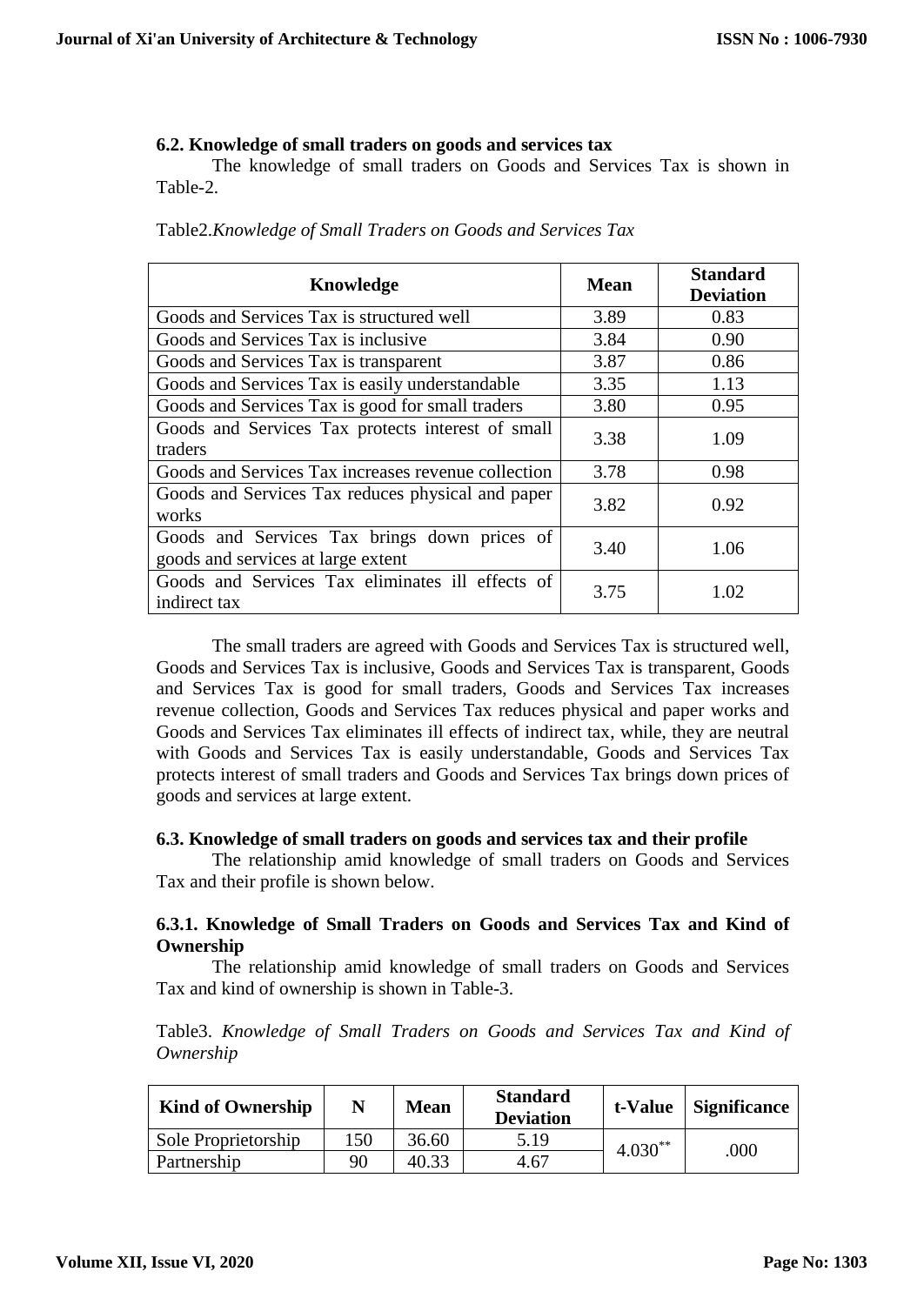\*\* Significant in 1% level

Mean value of knowledge of small traders on Goods and Services Tax in sole proprietorship and partnership are 36.60 and 40.33 sequentially. This explicates that small traders in partnership have good knowledge on Goods and Services Tax as compared to sole proprietorship.

The t-value is4.030 and it discloses that significant difference exits amid knowledge of small traders on Goods and Services Tax and kind of ownership.

## **6.3.2. Knowledge of Small Traders on Goods and Services Tax and Investment**

The relationship amid knowledge of small traders on Goods and Services Tax and investment is shown in Table-4.

| <b>Investment</b>           | N  | <b>Mean</b> | <b>Standard</b><br><b>Deviation</b> | $F-$<br><b>Value</b> | <b>Significance</b> |
|-----------------------------|----|-------------|-------------------------------------|----------------------|---------------------|
| Less than $Rs.2,00,000$     | 54 | 35.76       | 5.67                                |                      |                     |
| $Rs.2,00,001 - Rs.3,00,000$ | 65 | 36.94       | 5.22                                | $5.772***$           | .000                |
| $Rs.3,00,001 - Rs.4,00,000$ | 83 | 37.83       | 4,55                                |                      |                     |
| More than $Rs.4,00,000$     | 38 | 39.63       | 3.95                                |                      |                     |

\*\* Significant in 1% level

Mean value of knowledge of small traders on Goods and Services Tax in investment group of less than Rs.2,00,000, Rs.2,00,001 – Rs.3,00,000, Rs.3,00,001 – Rs.4,00,000 and more than Rs.4,00,000 are35.76, 36.94, 37.83 and 39.63sequentially. This explicates that small traders in investment group of more than Rs.4, 00,000 have good knowledge on Goods and Services Tax as compared to others.

The F-value is 5.772 and it discloses that significant difference exits amid knowledge of small traders on Goods and Services Tax and investment.

# **6.3.3. Knowledge of Small Traders on Goods and Services Tax and Establishment**

The relationship amid knowledge of small traders on Goods and Services Tax and establishments shown in Table-5.

|  |  |  | Table5. Knowledge of Small Traders on Goods and Services Tax and Establishment |
|--|--|--|--------------------------------------------------------------------------------|
|  |  |  |                                                                                |

| <b>Establishment</b> |     | <b>Mean</b> | <b>Standard</b><br><b>Deviation</b> |            | <b>F-Value</b> Significance |
|----------------------|-----|-------------|-------------------------------------|------------|-----------------------------|
| Own                  | 107 | 36.85       | 4.87                                |            |                             |
| Leased               | 92  | 37.28       | 4.50                                | $4.904***$ | .000                        |
| Rented               | 4   | 40.61       | 3.95                                |            |                             |

\*\* Significant in 1% level

Mean value of knowledge of small traders on Goods and Services Tax operating in own, leased and rented establishment's are36.85, 37.28 and 40.61sequentially. This explicates that small traders operating in rented establishment have good knowledge on Goods and Services Tax as compared to others.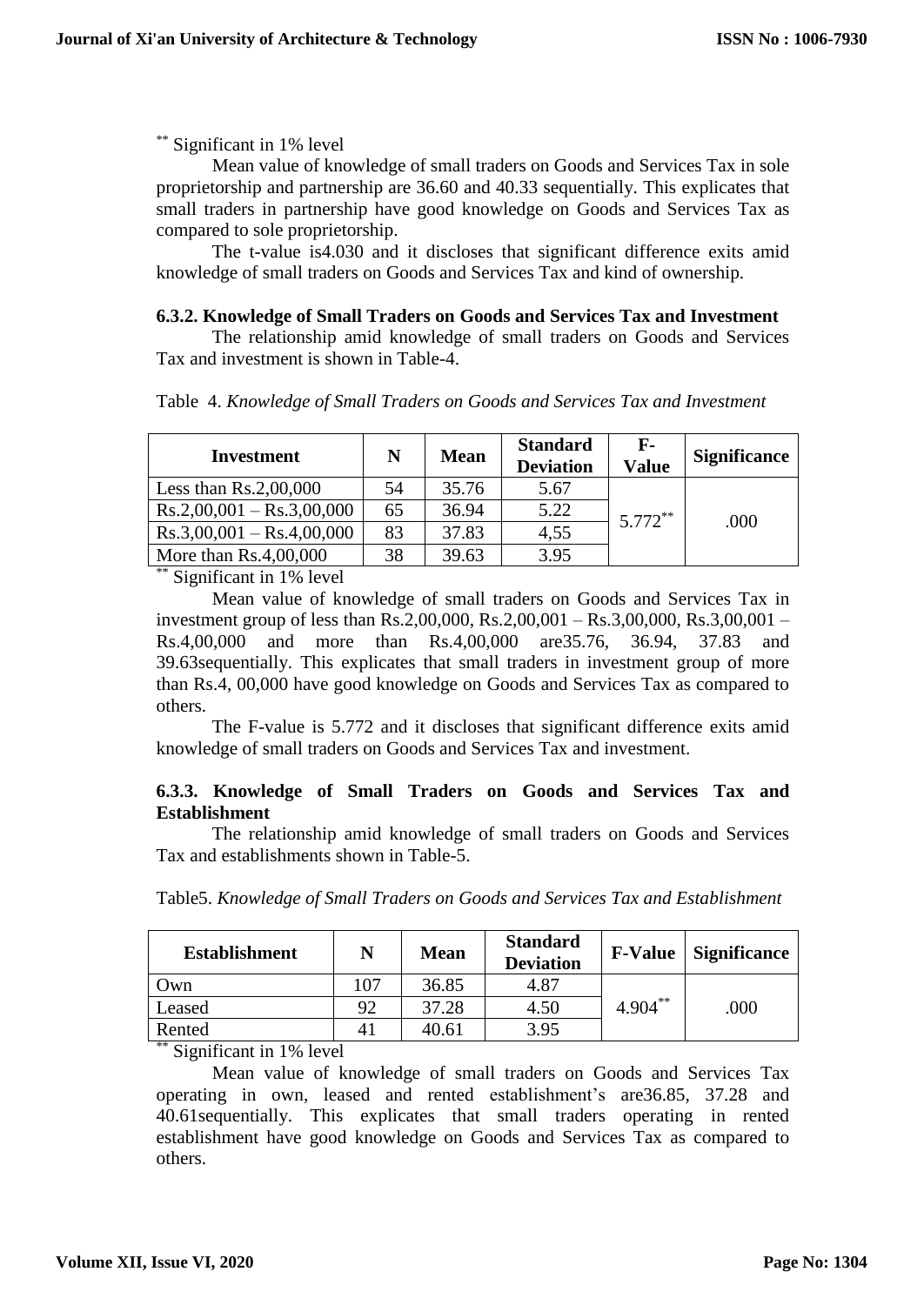The F-value is 4.904 and it discloses that significant difference exits amid knowledge of small traders on Goods and Services Tax and establishment.

## **6.3.4. Knowledge of Small Traders on Goods and Services Tax and Employment**

The relationship amid knowledge of small traders on Goods and Services Tax and employments shown in Table-6.

Table 6. *Knowledge of Small Traders on Goods and Services Tax and Employment*

| <b>Employment</b> |     | <b>Mean</b> | <b>Standard</b><br><b>Deviation</b> | $F-Value \mid$ | <b>Significance</b> |
|-------------------|-----|-------------|-------------------------------------|----------------|---------------------|
| Less than 3       | 78  | 36.24       | 5.41                                |                |                     |
| $3 - 5$           | 110 | 37.75       | 4.92                                | 5.823**        | .000                |
| More than 5       | 52  | 40.04       | 4.12                                |                |                     |

\*\* Significant in 1% level

Mean value of knowledge of small traders on Goods and Services Tax providing employment to less than  $3$ ,  $3 - 5$  and more than 5 persons are 36.24, 37.75 and 4.12sequentially. This explicates that small traders providing employment to more than 5 persons have good knowledge onGoods and Services Tax as compared to others.

The F-value is 5.823 and it discloses that significant difference exits amid knowledge of small traders on Goods and Services Tax and employment.

## **6.3.5. Knowledge of Small Traders on Goods and Services Tax and Annual Turnover**

The relationship amid knowledge of small traders on Goods and Services Tax and annual turnover is shown in Table-7.

Table-7. *Knowledge of Small Traders on Goods and Services Tax and Annual Turnover*

| <b>Annual Turnover</b>       | N  | <b>Mean</b> | <b>Standard</b><br><b>Deviation</b> | F-<br><b>Value</b> | <b>Significance</b> |
|------------------------------|----|-------------|-------------------------------------|--------------------|---------------------|
| Below Rs.5,00,000            | 61 | 36.17       | 4.50                                |                    |                     |
| Rs.5,00,001<br>Rs.10,00,000  | 87 | 37.77       | 4.39                                | $6.295***$         | .000                |
| Rs.10,00,001<br>Rs.15,00,000 | 63 | 38.16       | 4.17                                |                    |                     |
| Above Rs.15,00,000           | 29 | 40.58       | 3.77                                |                    |                     |

*\*\* Significant in 1% level*

Mean value of knowledge of small traders on Goods and Services Tax attaining annual turnover of below Rs.5,00,000, Rs.5,00,001 – Rs.10,00,000, Rs.10,00,001 – Rs.15,00,000 and above Rs.15,00,000 are36.17, 37.77, 38.16 and 40.58 sequentially. This explicates that small traders attaining annual turnover of above Rs.15,00,000have good knowledge on Goods and Services Tax as compared to others.

The F-value is 6.295 and it discloses that significant difference exits amid knowledge of small traders on Goods and Services Tax and annual turnover.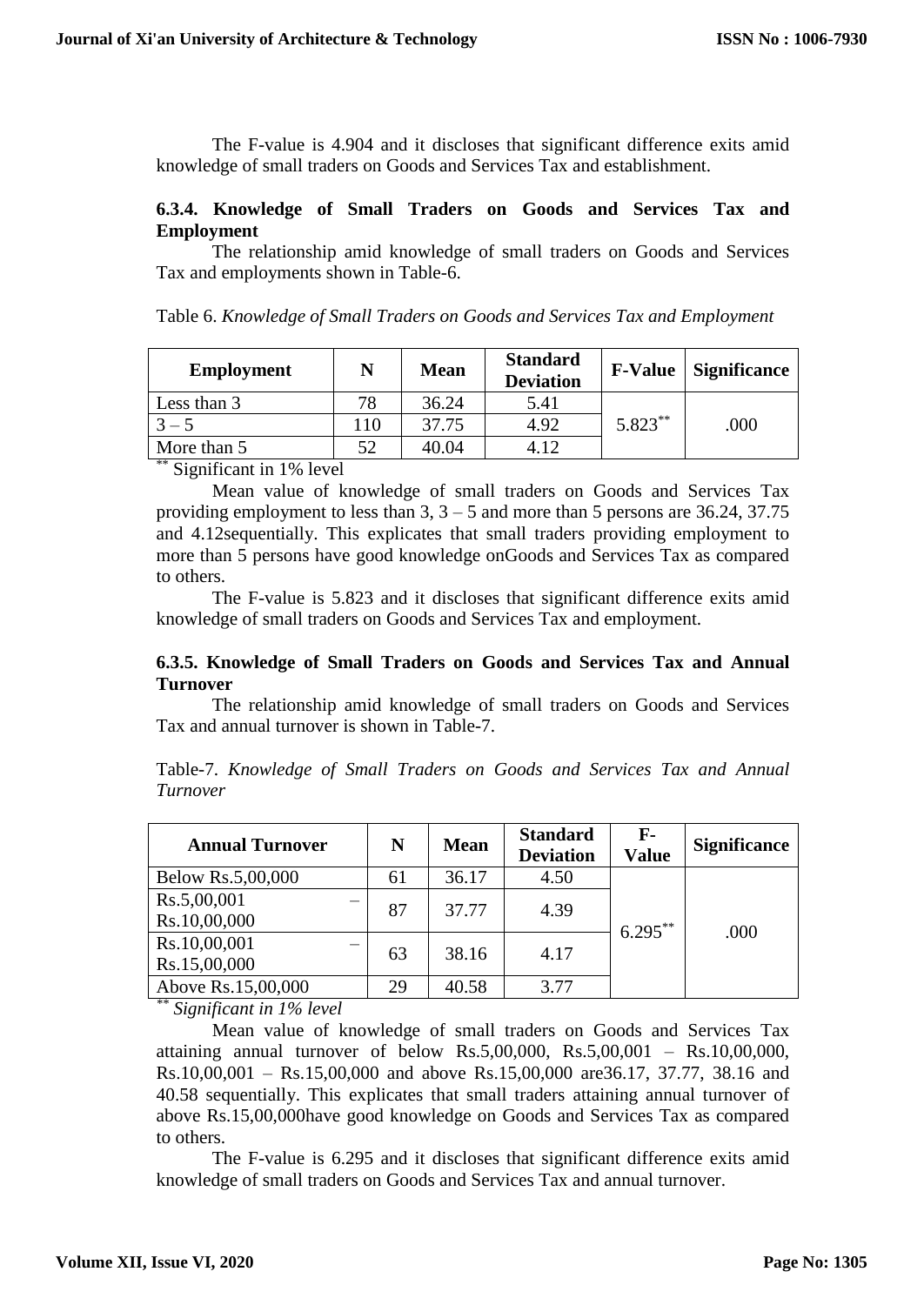# **6.4. Relation amid knowledge of small traders on goods and services tax and their sales**

The correlation analysis is employed to analyze relation amid knowledge of small traders on Goods and Services Tax and their sales and the result is shown in Table-8.

Table8. *Relation amid Knowledge of Small Traders on Goods and Services Tax and their Sales*

| <b>Coefficient of Correlation</b> |
|-----------------------------------|
| $0.52$ **                         |
|                                   |
|                                   |

\*\* Significant in 1% level

The correlation coefficient amid knowledge of small traders on Goods and Services Tax and their sales is 0.52and it clarifies that both are positively and moderately related with each other.

# **7. Conclusion**

The above study elucidates that small traders are agreed with Goods and Services Tax is structured well, Goods and Services Tax is inclusive, Goods and Services Tax is transparent, Goods and Services Tax is good for small traders, Goods and Services Tax increases revenue collection, Goods and Services Tax reduces physical and paper works and Goods and Services Tax eliminates ill effects of indirect tax. Significant difference is there amid knowledge of small traders on Goods and Services Tax and their profile. Knowledge of small traders on Goods and Services Tax is positively significantly and moderately related with their sales. Thus, Goods and Services Tax should easily understandable and it must protect interest of small traders. Further, Goods and Services Tax should bring down prices of goods and services at large extent and Government must enhance knowledge of small traders on Goods and Services Tax through awareness campaigns. Besides, traders association and NGOs should organize programmes to enhance knowledge and realize significance of Goods and Services Tax among small traders.

## **References**

- 1. Ahmad, M.A.R., Ismail, Z, & Halim, H.A.(2016). Awareness and perception of taxpayers towards Goods and Services Tax (GST) implementation. International *Journal of Academic Research in Business and Social Sciences*. 1(1),75-93.
- 2. Akanksha Khurana. (2016). GST in India: A positive reform for indirect tax system: *International Journal of Advanced Research*, 4(3), 500-505.
- 3. Deol, R. (2012). *Goods and services tax in India: Effect on government revenue*, Research Paper, Maxwell School, Syracuse University, Syracuse.
- 4. Durga Prasad, A.S., & Atul Mehta.(2015). *Goods and Services Tax (GST)*. Website[:http://www.freepressjournal.in/gst-will-change-scenario-of-doing](http://www.freepressjournal.in/gst-will-change-scenario-of-doing-business-in-2016)[business-in-2016.](http://www.freepressjournal.in/gst-will-change-scenario-of-doing-business-in-2016)
- 5. Girish Garg.(2014). Basic concepts and features of good and service tax in India. *International Journal of Scientific Research and Management*, 2(2), 542-549.